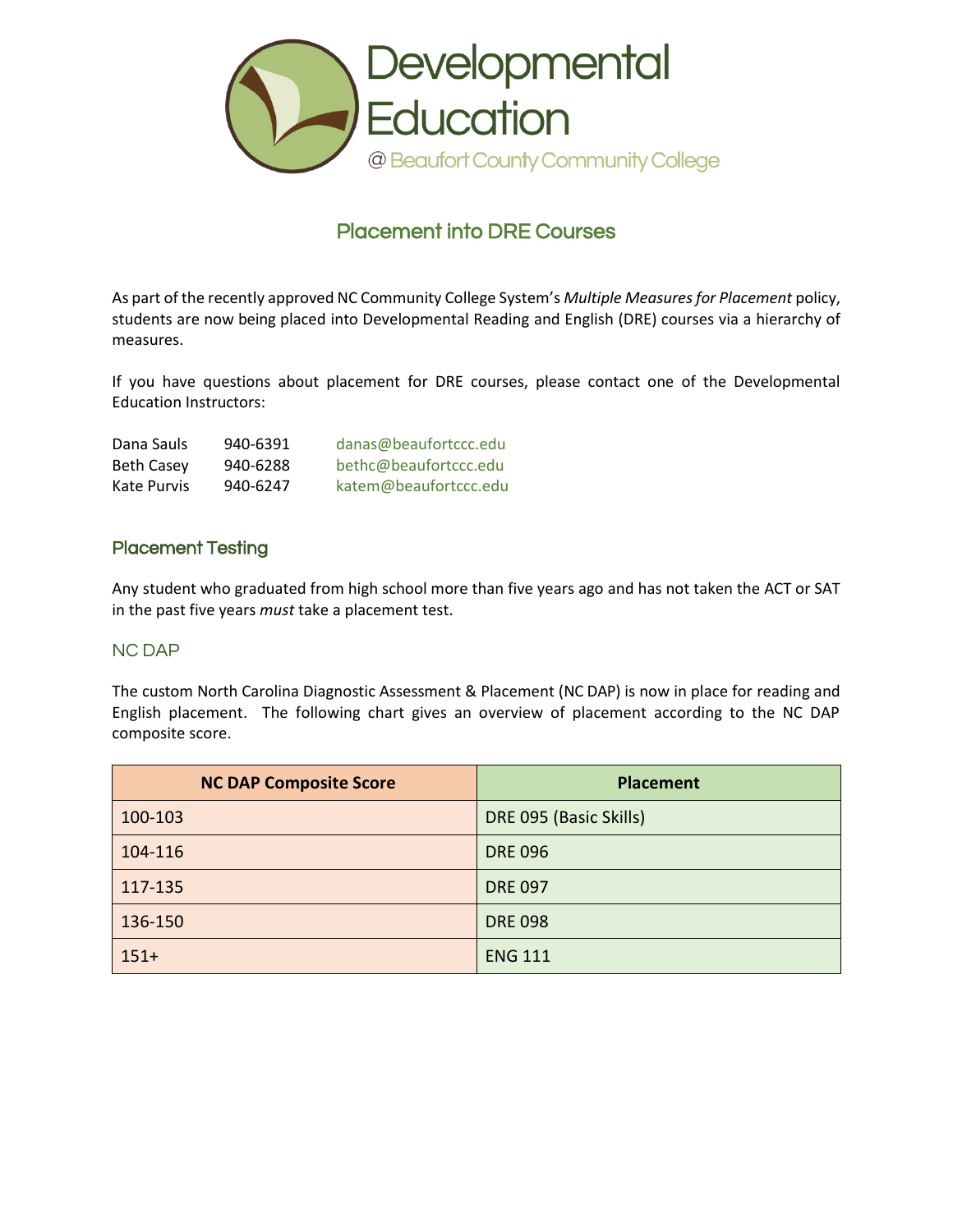#### Accuplacer, Compass, & Asset

For students whose placement scores on record were based on one of the previous tests for reading and English, the scores crosswalk below should provide placement guidance.

| <b>Recommended Placement Test Crosswalk</b><br>(WITHIN LAST FIVE YEARS) |                                                                |                                                               |                                                               |  |  |
|-------------------------------------------------------------------------|----------------------------------------------------------------|---------------------------------------------------------------|---------------------------------------------------------------|--|--|
| <b>ACCUPLACER</b><br><b>COMPASS</b><br><b>ASSET</b>                     |                                                                |                                                               |                                                               |  |  |
|                                                                         | <b>Reading Comprehension</b><br><b>PLUS</b><br>Sentence Skills | <b>Reading Skills</b><br><b>PLUS</b><br><b>Writing Skills</b> | <b>Reading Skills</b><br><b>PLUS</b><br><b>Writing Skills</b> |  |  |
| DRE 095 (Basic Skills)                                                  | $40 - 71$                                                      | $0 - 63$                                                      | 46-52                                                         |  |  |
| <b>DRE 096</b>                                                          | 72-91                                                          | 64-84                                                         | 53-61                                                         |  |  |
| <b>DRE 097</b>                                                          | 92-128                                                         | 85-111                                                        | 62-71                                                         |  |  |
| <b>DRE 098</b>                                                          | 129-165                                                        | 112-150                                                       | 72-81                                                         |  |  |

In these cases, please make sure to **ADD** the student's **Reading Comprehension** and **Sentence Skills**scores together, and check that the placement scores are **within five years** of a student's registration.

For example, a student registering for Fall 2015 courses would be placed as follows:

| <b>Placement Test</b>                  | <b>Date of Test</b> | <b>Score</b> |
|----------------------------------------|---------------------|--------------|
| Accuplacer (CPT) Sentence Skills       | 08/04/12            | 37           |
| Accuplacer (CPT) Reading Comprehension | 08/04/12            | 39           |
|                                        | 76                  |              |
|                                        | <b>DRE 096</b>      |              |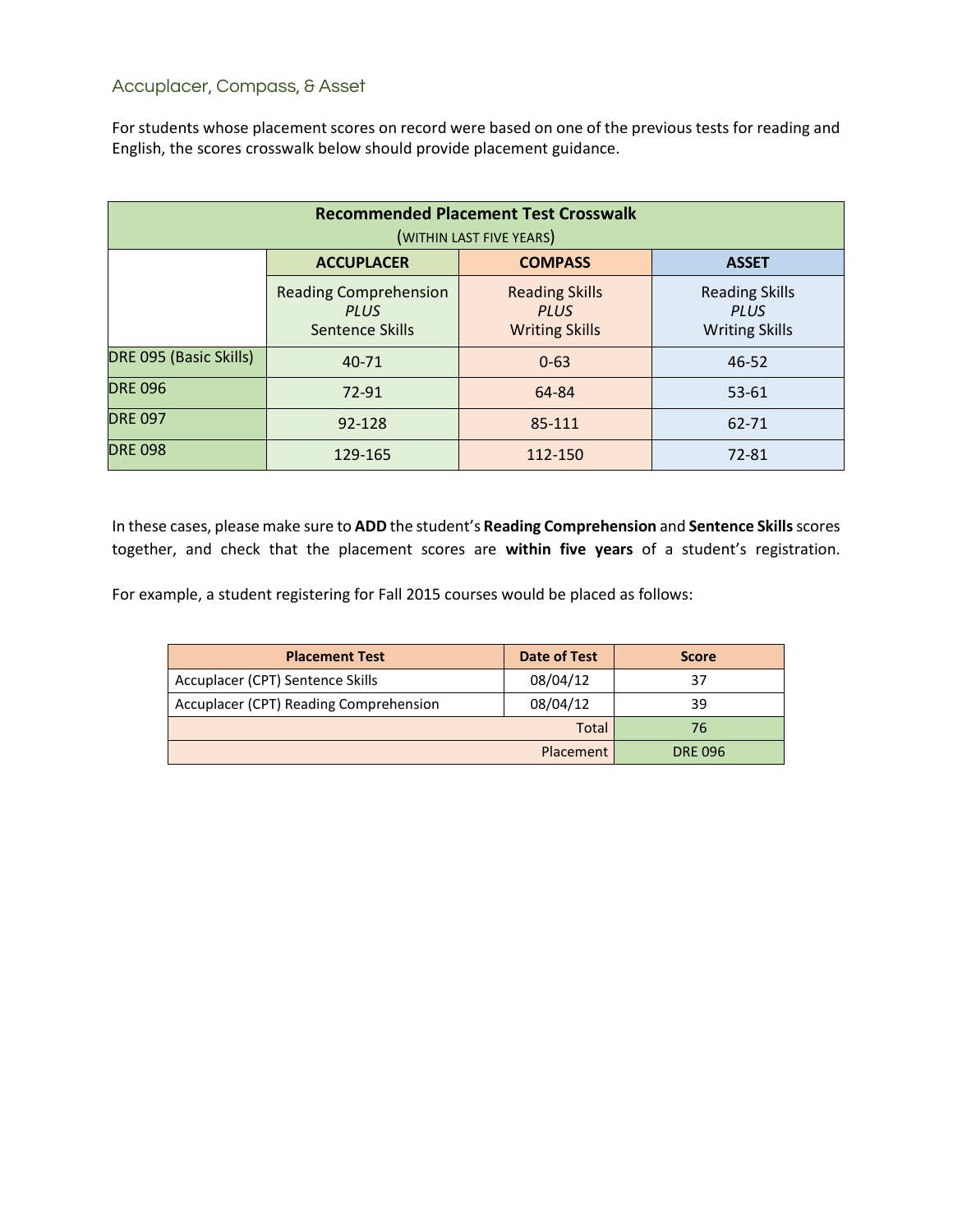## Additional Placement Measures

### Previous RED & ENG Courses

Some of our students may have taken Developmental Reading or English courses (RED or ENG) previous to the re-design. The chart below identifies the equivalencies and placements for those courses:

| <b>Previous Courses</b> | <b>Equivalent</b> | <b>Placement (if BOTH RED &amp; ENG were taken)</b> |  |
|-------------------------|-------------------|-----------------------------------------------------|--|
| <b>RED 070</b>          |                   | <b>DRE 097</b>                                      |  |
| <b>ENG 070</b>          | <b>DRE 096</b>    |                                                     |  |
| <b>RED 080</b>          | <b>DRE 097</b>    | <b>DRE 098</b>                                      |  |
| <b>ENG 080</b>          |                   |                                                     |  |
| <b>RED 090</b>          |                   | <b>ENG 111</b>                                      |  |
| <b>ENG 090</b>          | <b>DRE 098</b>    |                                                     |  |

Students who have completed **ONLY** a single RED or ENG course at a particular level should be placed into the equivalent level DRE course. For example, a student who has previously completed RED 080 (but not ENG 080 or higher) should be placed in DRE 097.

### ACT or SAT Scores

Students may place directly into ENG 111 (or any course with a DRE prerequisite or corequisite) with *one* the following subject-area ACT or SAT scores from the last five years.

| <b>ACT</b> |         | SA1                     |     |  |
|------------|---------|-------------------------|-----|--|
| Reading    | າາ<br>ᅩ | <b>Critical Reading</b> | 500 |  |
| English    | 18      | Writing                 | 500 |  |

## High School GPA

Recent high school graduates with a cumulative, unweighted GPA of 2.6 or higher *may* be able to demonstrate proficiency in Reading and English, placing directly into ENG 111 or any course with a DRE prerequisite or corequisite.

Additional criteria may be involved in placement via GPA, and advisors should contact Sarah Hudson in Admissions at 940-6237 for necessary guidance.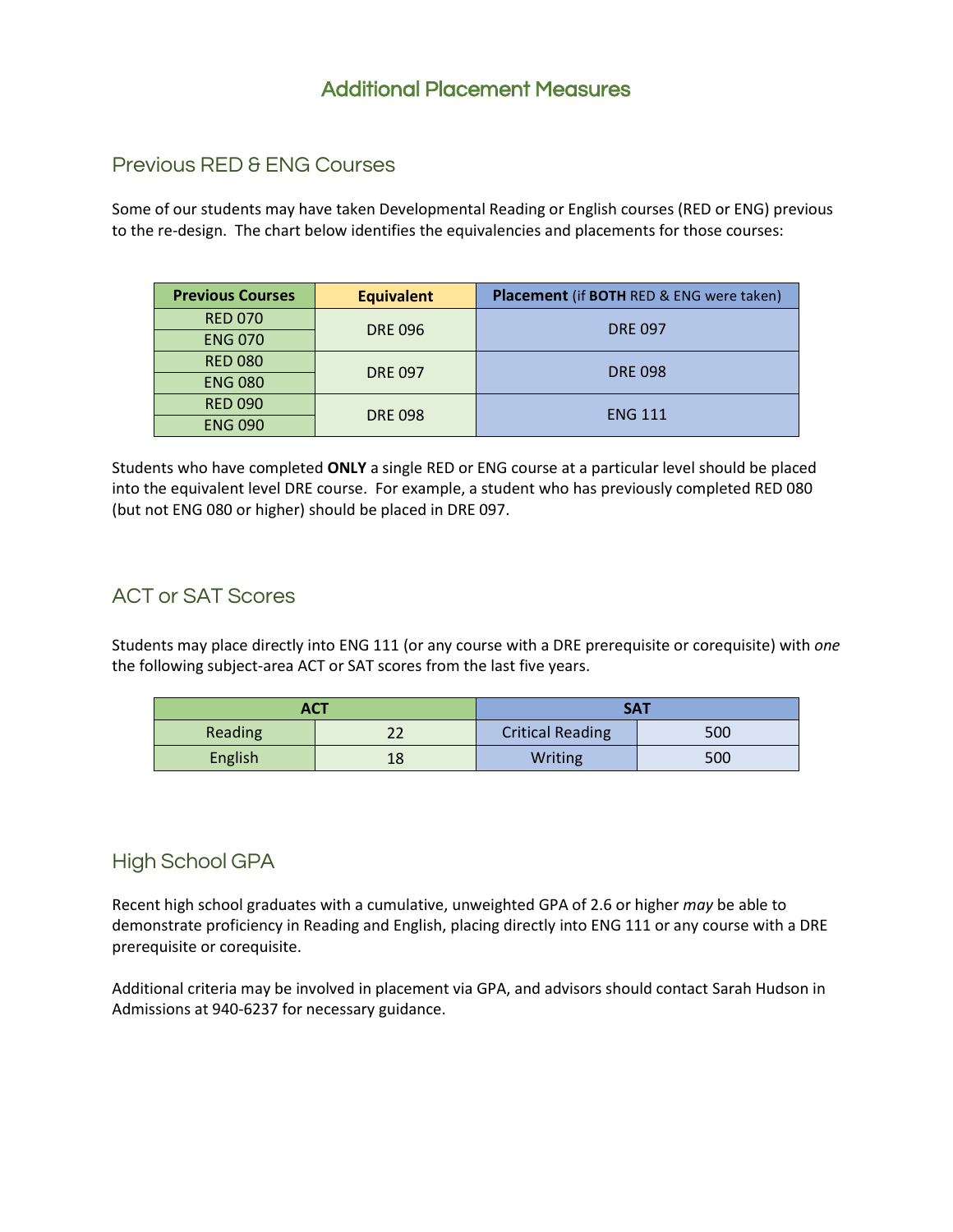# Spring 2016 DRE 097

Students who need DRE 097 for Fall 2015 should enroll in *one* of the options below. Each option contains a *required pair* of 8-week courses, covering the entire 16-week semester.

| DRE 097 OPTIONS |       |                    |               |                 |                         |             |                  |
|-----------------|-------|--------------------|---------------|-----------------|-------------------------|-------------|------------------|
| Option          | ID    | Course             | Instructor    | <b>Delivery</b> | <b>Times</b>            | <b>Days</b> | <b>Dates</b>     |
| $\mathbf{1}$    | 23305 | <b>DRE 097 40A</b> | <b>Sauls</b>  | <b>Hybrid</b>   | $10:00$ am $- 11:20$ am | <b>MWF</b>  | JAN $6$ – MAR 7  |
|                 | 23628 | <b>DRE 098 41B</b> | <b>Purvis</b> | <b>Hybrid</b>   | $10:00$ am $- 11:20$ pm | <b>MWF</b>  | $MAR 8 - MAY 12$ |
|                 |       |                    |               |                 |                         |             |                  |
|                 | 23309 | <b>DRE 097 50A</b> | <b>TBA</b>    | <b>Hybrid</b>   | $6:30$ am $- 8:50$ pm   | <b>TTH</b>  | JAN $6$ – MAR 7  |
| $\overline{2}$  | 23319 | <b>DRE 098 50B</b> | <b>Purvis</b> | <b>Hybrid</b>   | $6:30$ am $- 8:50$ pm   | <b>TTH</b>  | $MAR 8 - MAY 12$ |
|                 |       |                    |               |                 |                         |             |                  |

Seated DRE courses are 7 in-class hours per week.

Hybrid DRE courses are 5 in-class hours plus 2 online hours per week.

**Note:** Option 3 combines both seated and hybrid courses.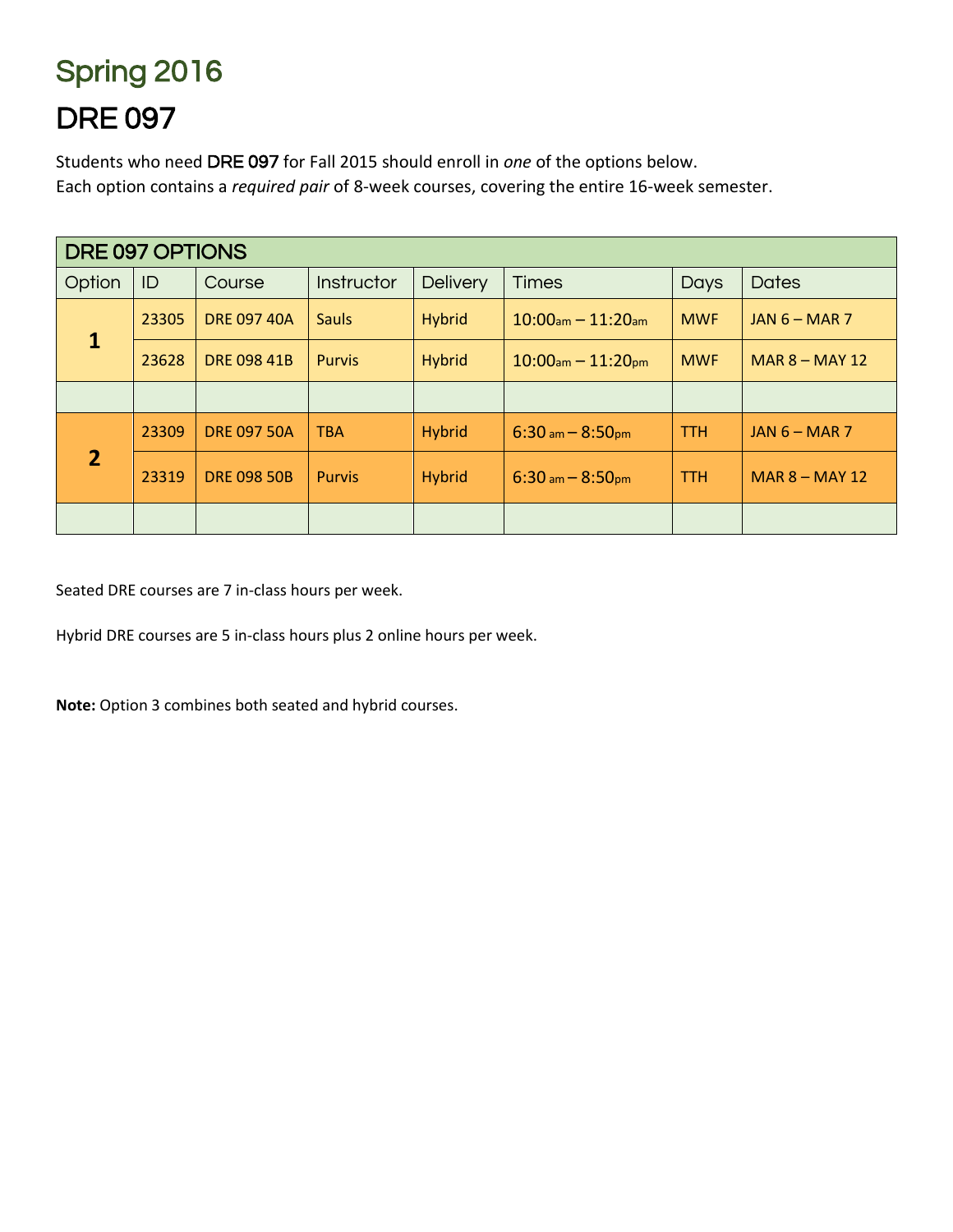# Spring 2016 DRE 098

Students who need DRE 098 for Fall 2015 should enroll in *one* of the options below. Each option contains a *pair* of 8-week courses, covering the entire 16-week semester.

#### **Important Notice For Students Receiving Financial Aid**:

Since DRE 098 is the last course in the DRE sequence, any DRE A-section *must* be paired with one of the college's 8-week late-start (LS) courses. In addition, the selected late-start course *must* be part of the student's program of study. This fills out the student's 16-week semester, preventing complications with financial aid eligibility and ensuring the opportunity to re-enroll if necessary.

| DRE 098 OPTIONS                               |                                               |                                               |               |                 |                         |                  |                  |
|-----------------------------------------------|-----------------------------------------------|-----------------------------------------------|---------------|-----------------|-------------------------|------------------|------------------|
| Option                                        | ID                                            | Course                                        | Instructor    | <b>Delivery</b> | <b>Times</b>            | Days             | <b>Dates</b>     |
|                                               | 23311                                         | DRE 098 01A                                   | Casey         | Seated          | $11:00$ am - $11:50$ am | $M - F$          | JAN $6 - MAR$ 7  |
| $\mathbf{1}$                                  |                                               |                                               |               |                 | $12:00$ pm - $12:50$ pm | <b>MW</b>        |                  |
|                                               |                                               | Select one applicable late-start (LS) course. |               |                 |                         |                  | MAR $8 -$ MAY 12 |
|                                               |                                               |                                               |               |                 |                         |                  |                  |
| $\overline{2}$                                | 23316                                         | <b>DRE 098 40A</b>                            | Casey         | <b>Hybrid</b>   | $9:00am - 10:20am$      | <b>MWF</b>       | JAN $6$ – MAR 7  |
|                                               | Select one applicable late-start (LS) course. |                                               |               |                 |                         | $MAR 8 - MAY 12$ |                  |
|                                               |                                               |                                               |               |                 |                         |                  |                  |
| $\overline{\mathbf{3}}$                       | 23627                                         | <b>DRE 098 41A</b>                            | <b>Purvis</b> | <b>Hybrid</b>   | $10:00$ am $- 11:20$ pm | <b>MWF</b>       | $JAN 6 - MAR 7$  |
|                                               | Select one applicable late-start (LS) course. |                                               |               |                 |                         | $MAR 8 - MAY 12$ |                  |
|                                               |                                               |                                               |               |                 |                         |                  |                  |
| 4                                             | 23318                                         | <b>DRE 098 50A</b>                            | <b>Purvis</b> | <b>Hybrid</b>   | $6:30pm - 8:50pm$       | <b>TTH</b>       | JAN $6$ – MAR 7  |
| Select one applicable late-start (LS) course. |                                               |                                               |               |                 | <b>MAR 8 - MAY 12</b>   |                  |                  |

Seated DRE courses are 7 in-class hours per week.

Hybrid DRE courses are 5 in-class hours plus 2 online hours per week.

**Note**: Students who place into DRE 098 *may* elect to enroll only in a B section for the second half of the semester if financial aid is not a concern. This does not provide the student an opportunity to immediately re-enroll in the same semester, however, should the student not satisfactorily complete the course. DRE 098 B sections are listed with the DRE 097 options.